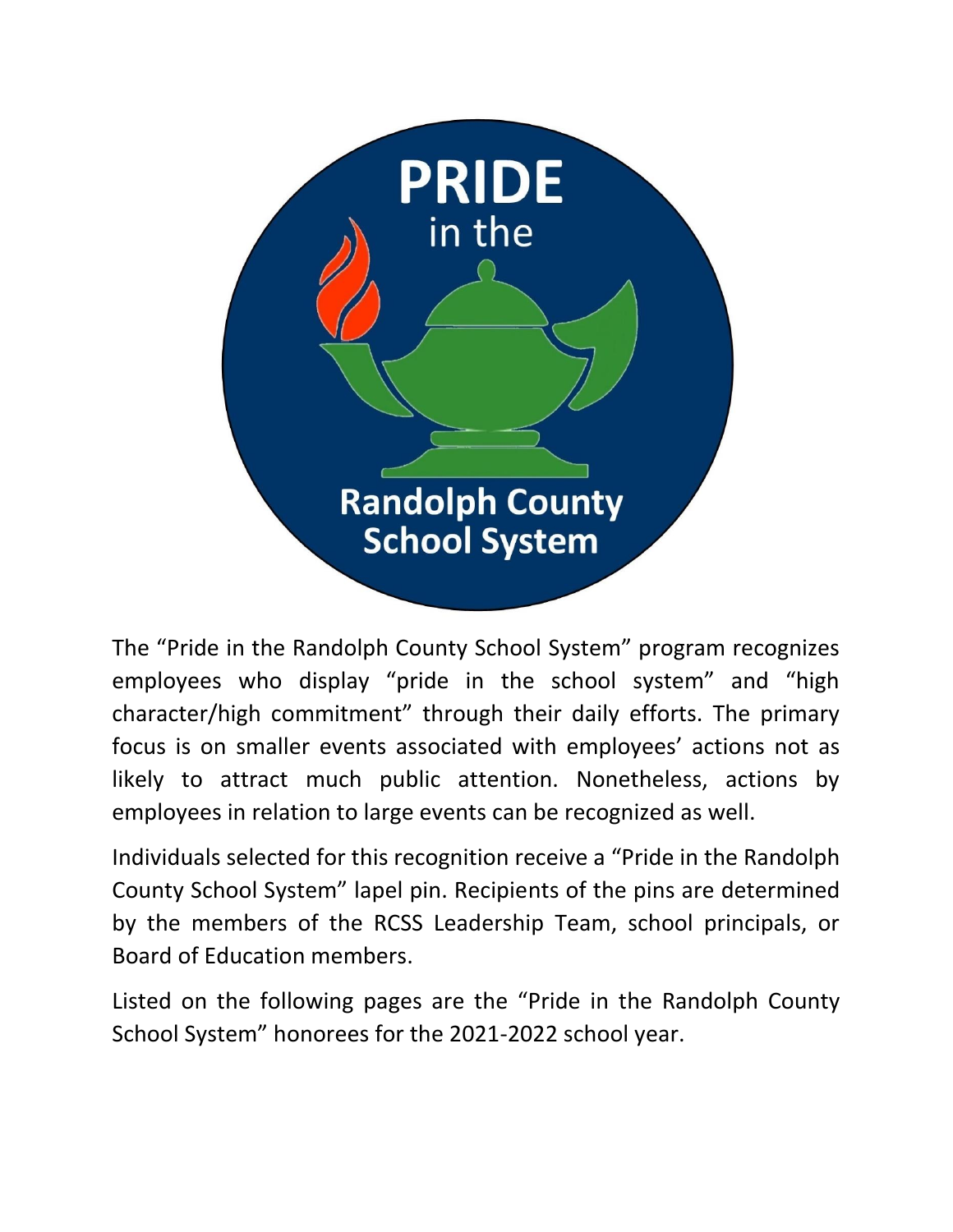#### **Central Services**

Tammie Abernethy Sonia Allspach Jackie Auman Scarlet Auman Hannah Beck Tina Blankenship Sarah Boling Greg Brewer Donna Campbell Larry Chappell Lisa Cole Trena Cox Shenna Creech David Cross Beth Davis Beverly Fowler Kelly Green Marshal Hinson Chris Kinney Christie Lamb Jenna Lineberry Mary Jo McCall Lynn Moody Aubry Morrison Emily Needham Ed Sapper Jennifer Smith Katherine Tinker Cathy Waddell Paige Walser

#### **Archdale Elementary**

RexAnne Anthony Surraya Bibi Karla Brown Tara Cecil Cateria Davis Anna Foster Lisa Garrison Sharon Harper Ashley Hemming Tammy Hemric Robin Johnson Ann Marie Johnson Christa Kallam Ashley Lem

Rebecca McClure Rachael Mitchell Kourtney Mueller Amanda Sweatt Lori Swiggett Teresa Turner Tracey Vanboskerck Teanna Young

#### **Coleridge Elementary**

Joi Baker Angela Clark Tara Cox Holly Craven Rikki Dunn Kim Hancock Emily Hayes Katie Henderson Celeste Humphrey Devonia McNeill Rhonda Perkins Kasey Peters Megan Ritter Penny Spencer Karlyn Sugg Amber Swaney April Tyson

## **Eastern Randolph High**

Britt Allen Ryan Brown Lori Ann Gardner Abby Heaton Molly Kenyon Casie Leonard Tiffany Luck Mike Luther David Posey Paige Rollins Carla Saunders Kim Spivey Cindy Teague Amy Wright

#### **Farmer Elementary**

Melinda Athay Diana Brown Shannon Davidson Alice Davis Katie Heskett Kendra Jordan Kelsey King Wendy McLeod Shelia Moran Yuliya Skeen Donna Underwood

#### **Franklinville Elementary**

Elisabeth Bernhardt Ashton Brown Ami Meadows Candy Medlin Rocio Mendez Christy Moon Teresa Park Kimberly Plummer Johnny Reeder Debbie Sheron Sandra Stanley Madison Vick

#### **Hopewell Elementary**

Amy Baynard Tina Billings Kara B illings Cori Cagle Kelly Cecil Melissa Childers Lori Daniels Nichole Duncan Anna Glamery Missy Goodrich Harmonee Klein Karen Mann Joni Moody Selena Morris Rebekah Phillips Lloyd Roberts Melissa Stanley Erika Ulloa Shannon Walters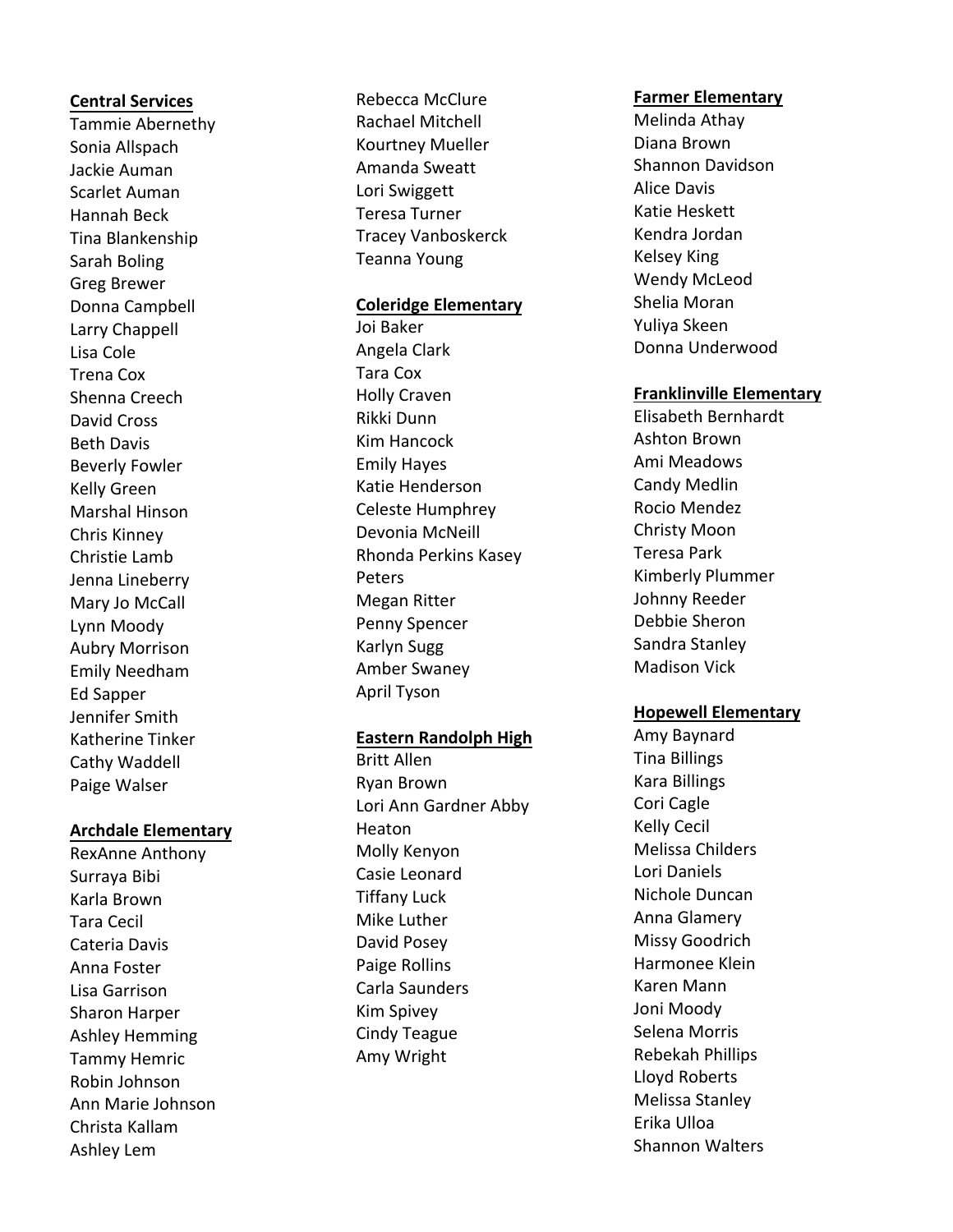# **John Lawrence Elementary**

**Sherrie Cook** Katie Evans Carmen Frazier Madison Prevatte Gwen Vick

### **Level Cross Elementary**

Jennifer Albright Danielle Brewer Kelli Harrell Kendell Huneycutt Mallorie James Heather Joyce Angie Mitchell Sherry Morrow Kristy Rowland Mollee Stout Sherri Thorpe Andrea Walker Miranda Walker

## **Liberty Elementary**

Dana Albright-Johnson Sandy Alderman Kelly Bowman Sharon Clark Corey Culp Amanda Gaines Gwen Hall Tabitha Judson Kristy Kimrey Keshia Sims Jamie Yow

### **New Market Elementary**

Kim Allred Steve Baker Stacey Bastin Marina Bonomo Kim Bowie Amanda Boyd Cindy Breedlove Julie Bryant Dawn Chapman Paige Chappelear Jennifer Cloud Jodi Cook

Michelle Cooper Cassidy Cox Kristy Cozart Jane Crotts Mary Curry Christie Davis Julie Davis Haley Dunn Ashley Eddins Jennifer Ferguson Lisa Frazier Christy Garner Melissa Hedrick Laura Henderson Rachel Henley Jennifer Hicks Stephanie Huffman Pam Hull Elisabeth Johnson Patti Kuhl Angela Lanier Leigh Leonard Laura LeRoy Anna Lucy Alison Mize Johna Mizzi Alison Palmore Melinda Peele Bronna Poole Erin Presnell Cathy Ratley Susan Robbins Kelly Robbins Kelly Scarberry Sandra Spears Heather Sterne Angela Taylor Brittany Teague Lorraine Thomas Jessica Todd Britney Vernon Tonya Wall Rikki Williamson

## **Northeastern Randolph Middle**

April Albright Tracy Brady Cheryl Cox Robin Hevner Tonda Hinson Sherita Hunt Stephanie Hutchins Tabitha McMasters Danielle Pickard Eliza Sanders Martha Way

## **Providence Grove High**

Emily Allred Lindsey Armfield Chris Atkins Deloris Beasley Shannon Beck Calvin Brown Terrie Bryant Kristi Case Alice Cassidy Beatriz Castillo Tod Dixon Karen Doby Dorothy Freeman Grant Handy Brooke Holyfield Glen Hunt Wylene Johnson Amy Kidd Angela Kinley Megan Marley Lee Miller Wayne Miller Toni Moore Melanie Neighbors Michael Newkirk Dawn Pfannenstiel Kary Phelps Crystal Rose Jackie Saunders Krystin Boling Small Erin Stalker April Thompson Alicia Timmons Ellen Varner John Walker Stephanie York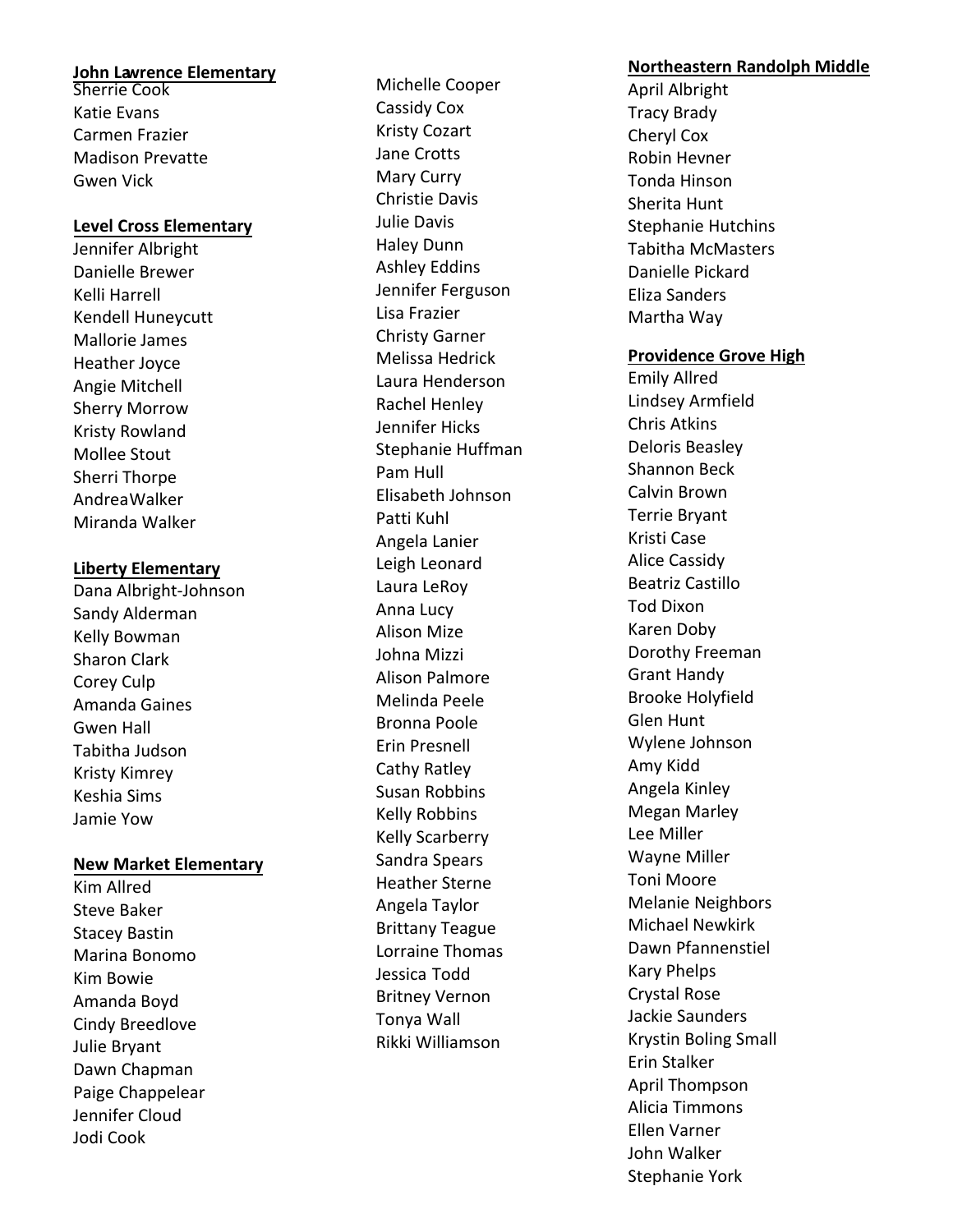#### **Ramseur Elementary**

Forrest Cox Susan Daniel Kaley DeHart Angel Harris Jamie Horner Anna Howard Jarrett Hulin Megan Misenheimer Sylvia Nieto -Garcia Benjamin Purvis Katy Reep Mayra Saavedra Lane Sapp Denise Smith Jenna Stewart Loretta Stryker Jessica White Von Whitley Janice York

### **Randleman Elementary**

Cici Bennett Sandra Burgess Julita Butts Polly Byrd Jennifer Choken Paige Clark Cheri Cole Alley Crook Amber Dorman Nicole Duncan Tabitha Farmer Kayla Harrison Kimberly Hembree Stephanie Hopson Ambar Javier Michaela Johnson Peggy Johnson Crystal Malhotra Emily Matthews Katie McMichael Caroline Nobles Megan Peters Cassandra Richardson Jennifer Samulski Tara Simpson Kayla Terry Kathy Vanover Robert Ware Olivia Williamson

### **Randleman High**

Kylie Aikens Janna Allen Roxanna Chester Renee Cockerham Jess Coltrane Chuck Conrad Gwen Cox Poppy Cox Jill Hays Amanda Hancock Rachel Hinshaw Wayne Holyfield Corey Phillips William Poole Keith Simmons Kell i Southards Jake Smith Emily Stevenson Jennifer Strickland Mark Walker Sarah West Terri White

#### **Randleman Middle**

Lisa Andreoli Andreau Burgess Kaitlyn Cline Abby Craven Mark Dougherty Kindra Ingram Janice McDaniel Darren Vaughan Shandra Williamson Richard Winkle

### **Randolph Early College High**

Ericka Belle Breanne Blackmon Ida Brinkley Christy Cross Shannon Darcy Kathy Fleetwood Sabrina Garner Annie Hughes WendyKennedy -Gann Angie Mroczkowski Stephanie Perry Tracy Schill Philip Schuyler

Melissa Scott Shea Setzer Grosch Monica Williams Lauren Wood

### **Seagrove Elementary**

Jamie Armfield Michelle Crigger Monica Hurley Amanda Julian Anna Smith Sheila Stines Roxanne Thomas Jamie Tilley Bryant Voncannon Sara Warren Cindy Weigand

## **Southeastern Randolph Middle**

Connie Albright Sadie Best Lorianne Callicutt Jessica Canoy Tiffany Clark Donna Coco Shannon Edwards Tasha Elberson Rachael Fry Hannah Fulp Carlotta Glover Rosalee Goley Davis Inman Dr. James Johnson Samantha Johnson Joan Maness Archie McGee Alyson McNamara Sammie Norris Alden Parrish Kimberly Steele Jamilyn Taylor Stacy Thomas Carla Threadgill Murray Threadgill Megan Traylor Kris Tutterow Laura Watson Chase Willar d Brittany Williams Kaitlyn Wilt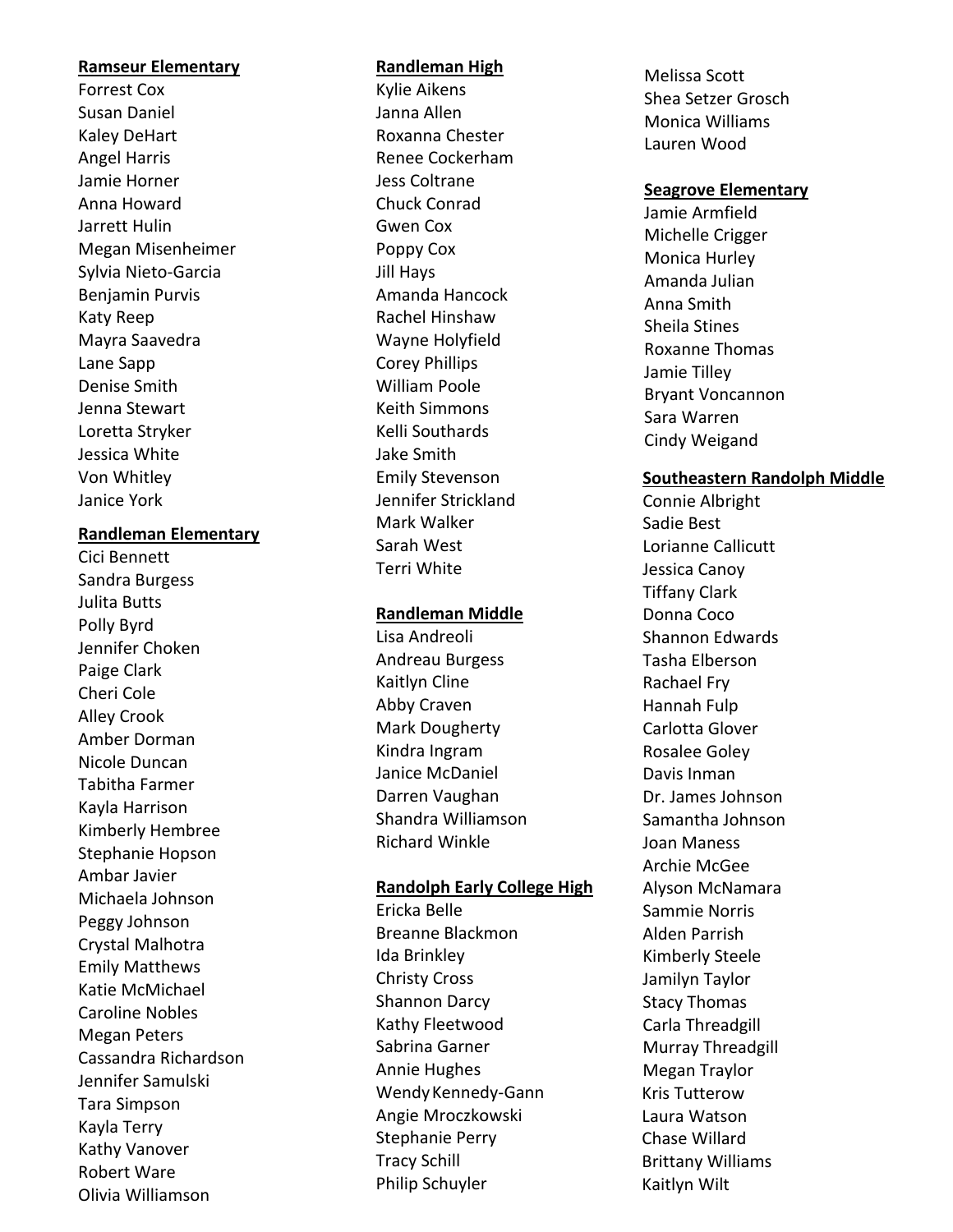#### **Southmont Elementary**

Maria Aguilar Alexis Allspach English Brown Cinthya Cardenas Elsis Calderon Castro Paige Davis Juan Figueroa Teena Graham Treva Henderson Beverly Hughes April Keaton Joseph Luther Amanda McElreath Eddie Norman Tiffany Payne Tamra Ratliff Allee Reid Crystal Richardson Kevin Richardson Kristi Walker

## **Southwestern Randolph High**

Andrew Atwell Doug Beadle Robert Berger Sebra Brown Greg Burton Vickie Cooper Susan Gardiner Tammy Goodwin Brian Hodgin Tina Howell Michele Hunsucker Sabra Landin Alicia Lones Lucy Lucas Tammy Millikan Whitney Moore Sudaya Robbinette Talton Shaw Marty Trotter

### **Southwestern Randolph Middle**

Benji Cole Mike Crider Deborah Hardison Natalie Montes Sierra Simmerman

## **Tabernacle Elementary**

Vickie Allred Erin Baker Rachel Beck Reva Bowen Amanda Boyd Ruby Bridges Lori Carter Lisa Collins Lindsey Connor Nicole Cribb Gentry Dunn Aleah Embry Heather George Anita Gordon Brandy Grubb Holly Hancock Amber Harris Dionne Hoover Crystal Hughes Kelly Small Hughes Amy Hunt Sabrina Hunt Christy Hyatt Lori Johnson Sandy Jones Jennifer Kinley Jennifer Kinney Patti Kuhl Rosalind Lincoln Crystal Lewis Paige Motley Brenda Myers Caroline Nobles Lisa Pack Julie Perdue Lynn Perryman Dawn Risher Tammy Routh Angie Scott Gabbi Shaw Ashley Smith Patricia Stargardt Kim Stemple Kim Sweet Lorraine Thomas Samantha Thompson Kathryn Trotter Sherrie Trotter

Kimberly Varner Cathy Vecellio Lynne Walser Bobbie Wedel Amanda Willingham Kaylee Woodell Tina Yates

## **Trindale Elementary**

Kristina Diallo Rebecca Garrison Sophie Herring Katie Hill Sherri Idol Vici Mantz Melody Marley Wendy Mills Sarah Remery Elizabeth Ryan Teagon Snider Becky Stegenga Rebecca Surles Kaitlyn Thompson Cindy Walker Lisa Wilson

## **Trinity Elementary**

Ann Berridge Penny Bryan Judi Cagle Tyler Cox Ginger Crites Julie Dobias Stephanie Dunn Kathe Fields Taylor Gray Kaitlyn Green Wende Henderson Shannon Heiney Kirsty Hughes Lauryn Kinney Stephanie Leach Hannah Leonard Ragan Mann Paul Masterson Bryson Michael Sharon Pencola Kristina Petersen